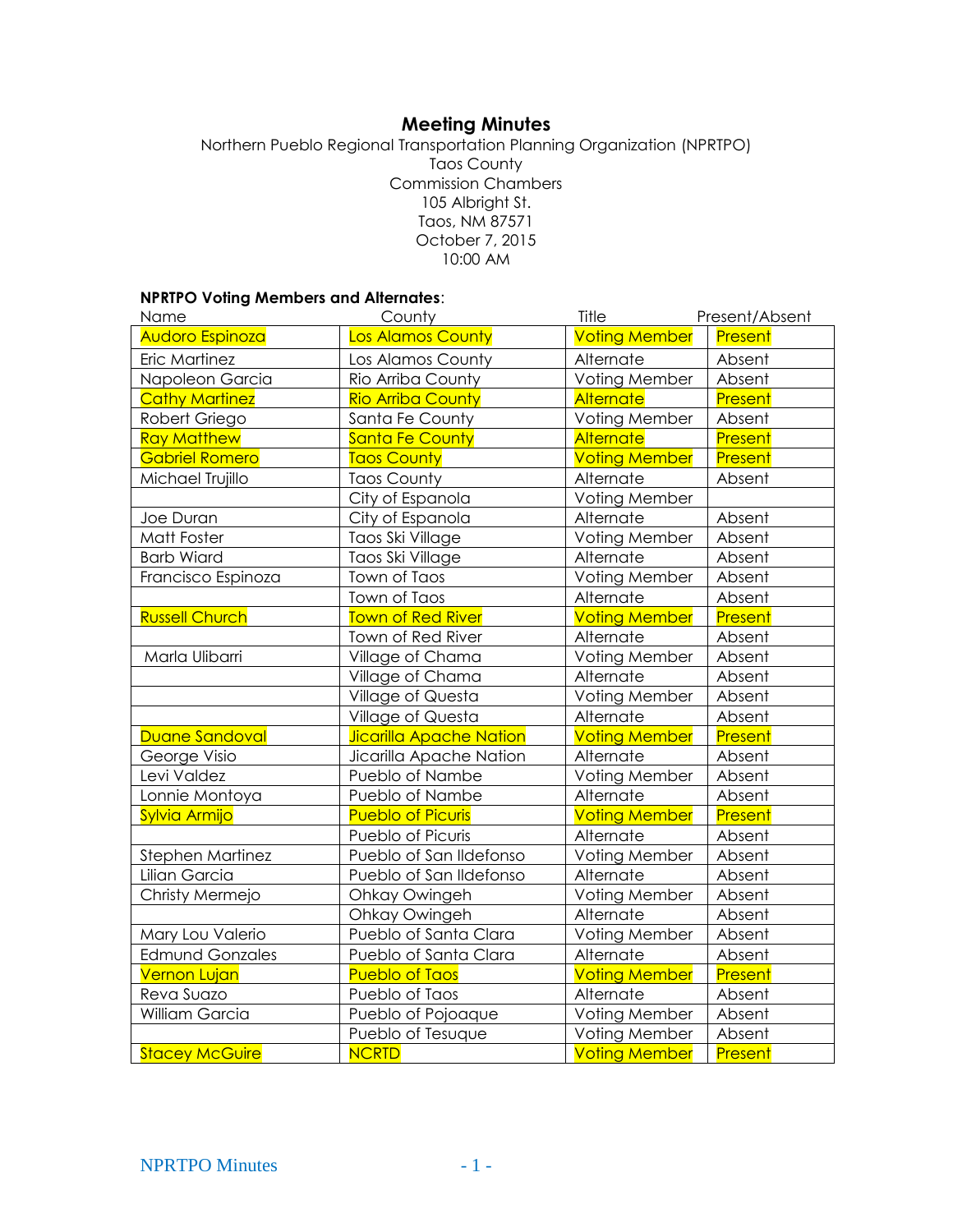## **NPRTPO Program Manager**

|  |  | Eric Ghahate |
|--|--|--------------|
|--|--|--------------|

NCNMEDD

# **NMDOT Staff**

Aaron Detter **Asset Management and Planning Division** David Quintana **District 5** Ron Shutiva **Asset Management and Planning Division** 

## **Guest Members**

Brent Jaramillo Taos County

Chris Madrid **Rio Arriba County** Lucia Sanchez **Rio Arriba County** Ashley Martinez Rio Arriba County

### **I. Call Meeting to Order**

The Meeting was called to order at 10:15 p.m. by Chair Gabriel Romero, Taos County.

# **II. Pledge of Allegiance**

### **III. Welcome and Introductions:**

Chair Gabriel Romero, Taos County welcomed NPRTPO membership to Taos County.

Individual introductions were conducted by each NPRTPO member and guests.

# **IV. Approval of the Agenda:**

Chair Gabriel Romero, Taos County called for a motion to approve the agenda as submitted.

Russel Church, Town of Red River, made the motion to approve the agenda as amended; the motion was seconded by Cathy Martinez, Rio Arriba County. The motion carried and all voted in favor.

### **V. Approval of the Minutes: (August 5, 2015, San Ildefonso Pueblo)**

Chair Gabriel Romero, Taos County called for a motion to approve the minutes as submitted.

Russel Church, Town of Red River, made the motion to approve the minutes as submitted; the motion was seconded by Cathy Martinez, Rio Arriba County. The motion carried and all voted in favor.

### **VI. Public Comments-5 minutes/person**:

Chair Gabriel Romero, Taos called for any public comment.

No Public Comments

### **VII. Project Tracking, Monitoring, and Reporting**

Eric Ghahate, NCNMEDD, provided a sample project tracking data sheet utilized by MR MPO in tracking funded projects, a directory of key contact people from NMDOT, and also a demonstration of the RISTRA Project which is a project organizer and monitoring tool. This will be incorporated into the regular agenda as a communication tool between the RTPO memberships, NMDOT, and NCNMEDD staff.